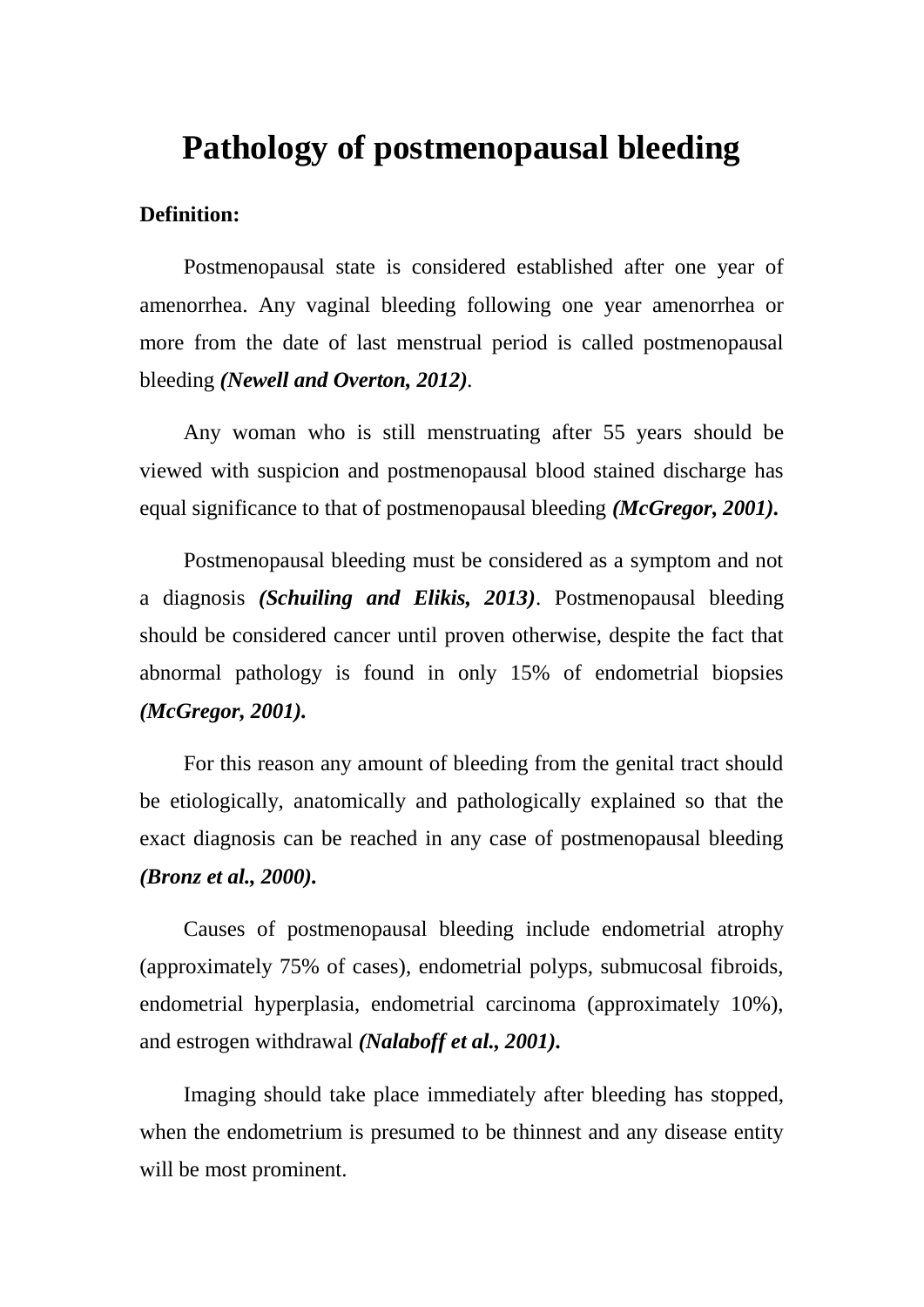Endometrial thickness less than 4–5 mm at transvaginal US generally excludes cancer *(Nalaboff et al., 2001).*

## **Etiology:**

There are a variety of causes for postmenopausal bleeding the most important of them is the indiscriminate use of estrogens.

However, the most significant is malignant diseases. The likelihood of malignancy increases with the length of the duration from the menopause *(Pratap Kumar, 2008).*

Among all women with postmenopausal bleeding uterine malignancy is the cause in 15-25% according to most studies.

The likelihood of a patient with postmenopausal bleeding having a malignancy increases with age, approximately 15% at 50-59 increasing to 35% at 60-69 and 42% at 70-79 years.

According to *Pratap Kumar, (2008)* the possible causes of postmenopausal bleeding may be listed as under the following headings: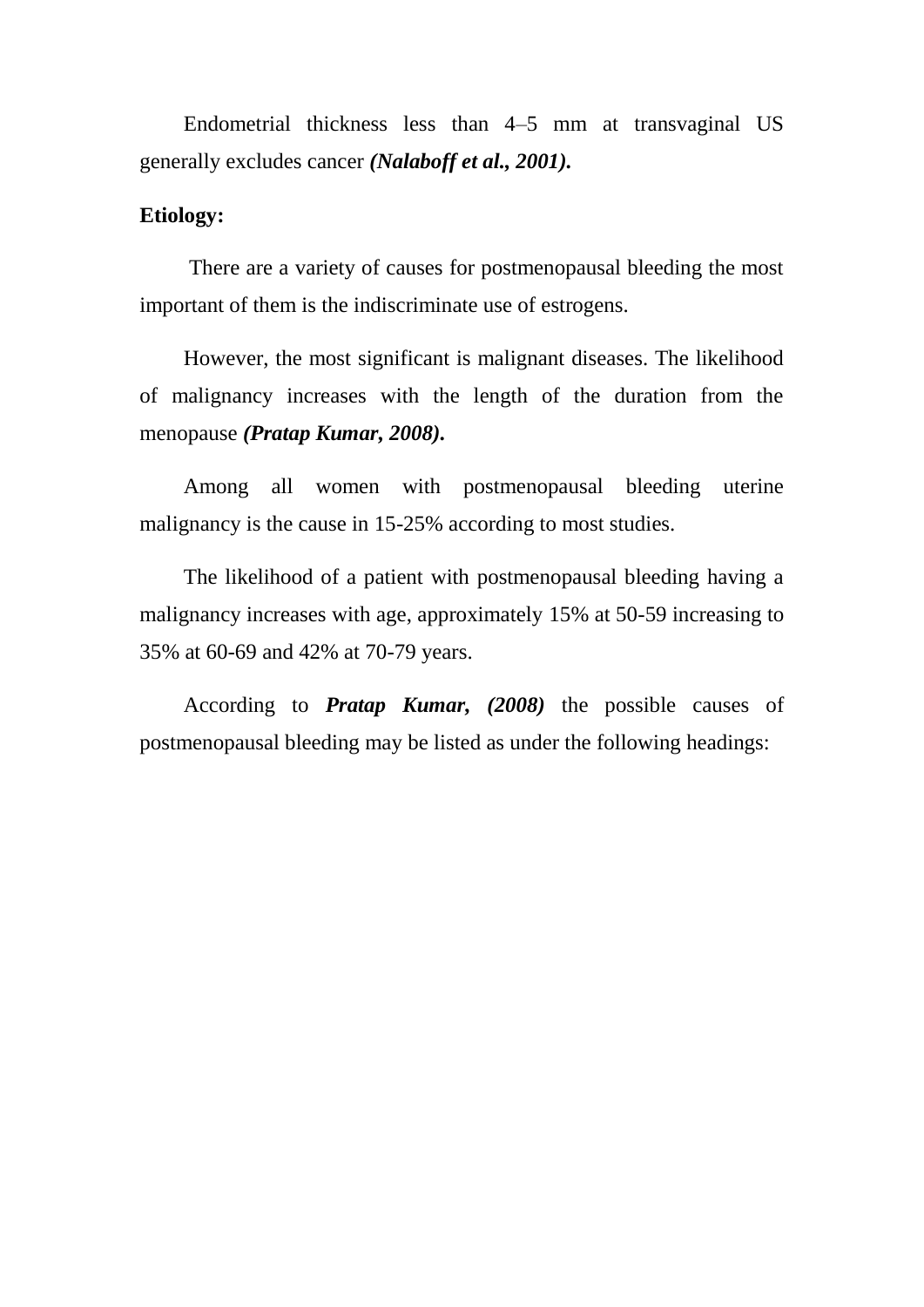# **A) Genital causes:**

## **I- Estrogen evoked postmenopausal bleeding:**

Both of endogenous or exogenous estrogen.

# **II- Uterine causes:**

- **1- Malignant:** carcinoma and sarcoma.
- **2- Benign:** endometrial hyperplasia, endometrial polyp, and endometritis of specific causes as tuberculous endometritis, atrophic endometrium and rarely uterine myoma.

Uterine prolapse may cause postmenopausal bleeding by one of two mechanisms:

- Atrophic ulcers in a case of complete procidentia.
- Postmenopausal atrophic change of the vagina.
- **III- Cervical causes:** including carcinoma, endocervical polyps and atrophic cervicitis.
- **IV- Vaginal causes:** Atrophic vaginitis and rarely primary vaginal cancer.
- **V- Vulval causes:** rare causes. They include vulvitis, vulval cancer, urethral carbuncle and urethral carcinoma. Due to atrophic changes of the vulval skin and especially in presence of diabetes. Vulvitis can occur in postmenopausal woman causing itching, ulceration and bleeding
- **VI- Ovarian and tubal causes:** ovarian tumours and tubal cancer may cause postmenopausal bleeding *(Pratap Kumar, 2008).*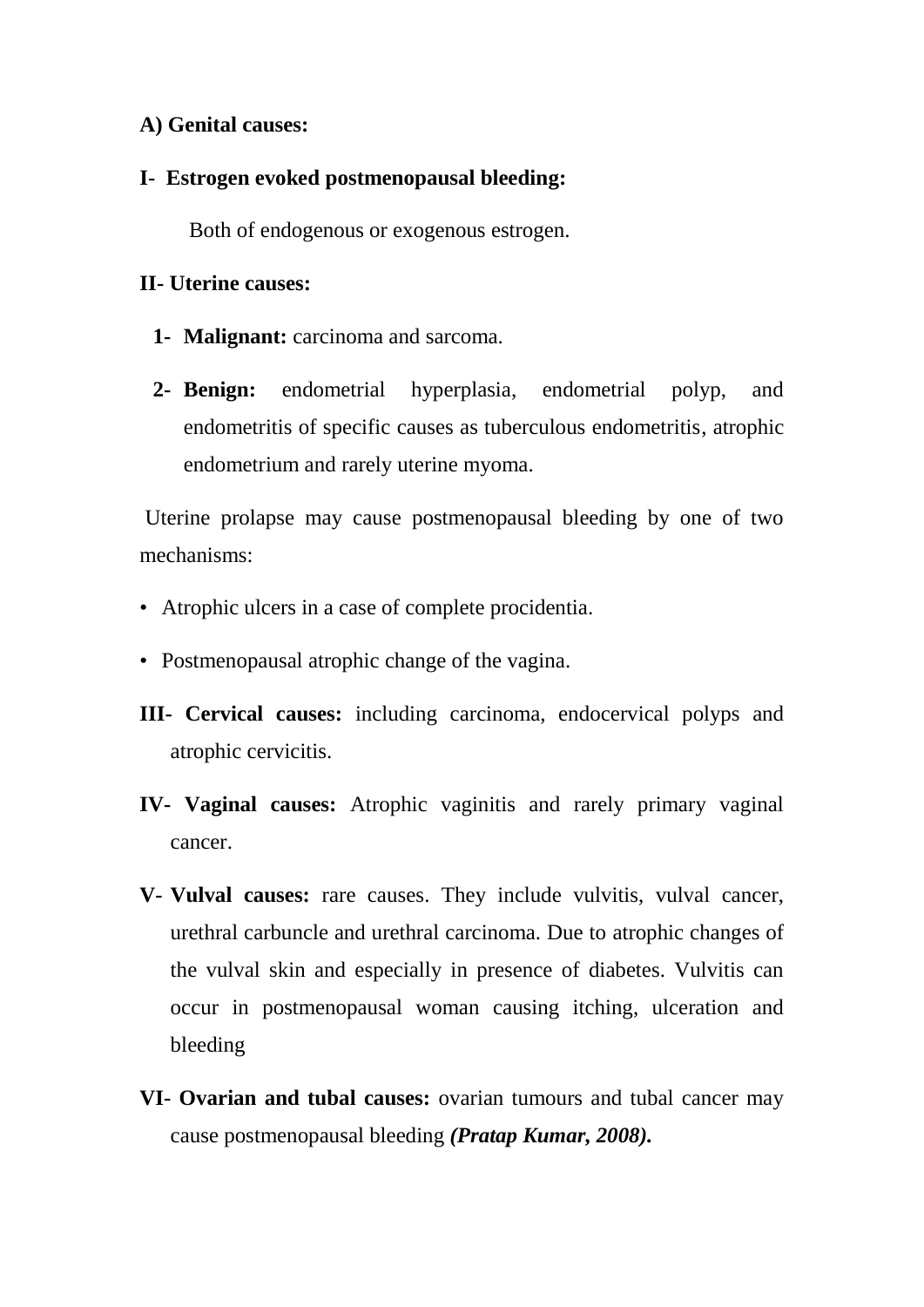Ovarian tumours which may be associated with postmenopausal bleeding are:

- **Non functioning ovarian tumours**
- **Feminizing ovarian tumours which may be:**
- Benign as the ca cell tumour or ovarian tumours with functioning stroma as Brenner's tumour and adenofibroma.
- Malignant as granulosa cell tumour

The mechanisms by which these tumours cause bleeding may be:

# **Non functioning ovarian tumours:**

- Metastasis in the endometrium.
- Metastasis in Douglas pouch which ulcerate in the vaginal mucosa.

# **Feminizing ovarian tumours:**

- Presence of estrogen causes endometrial hyperplasia.
- In advanced cases, hyperplasia leads to endometrial carcinoma

# **B) Extra-genital causes:**

- **1. Systemic causes:** Thyroid, hepatic, or renal disease: as thrombophilic disorder requiring anticoagulation *(Dighe, 2009).*
- **2. Coagulopathy (acquired or inborn):** Von Willebrand disease, idiopathic thrombocytopenic purpura, thalassemia major, Fanconi anemia, or prothrombin deficiency *(Dighe, 2009).*
- **3. Nutrition and insulin resistance:** Nutrients support the cycle of hormonal balance *(Dighe, 2009).*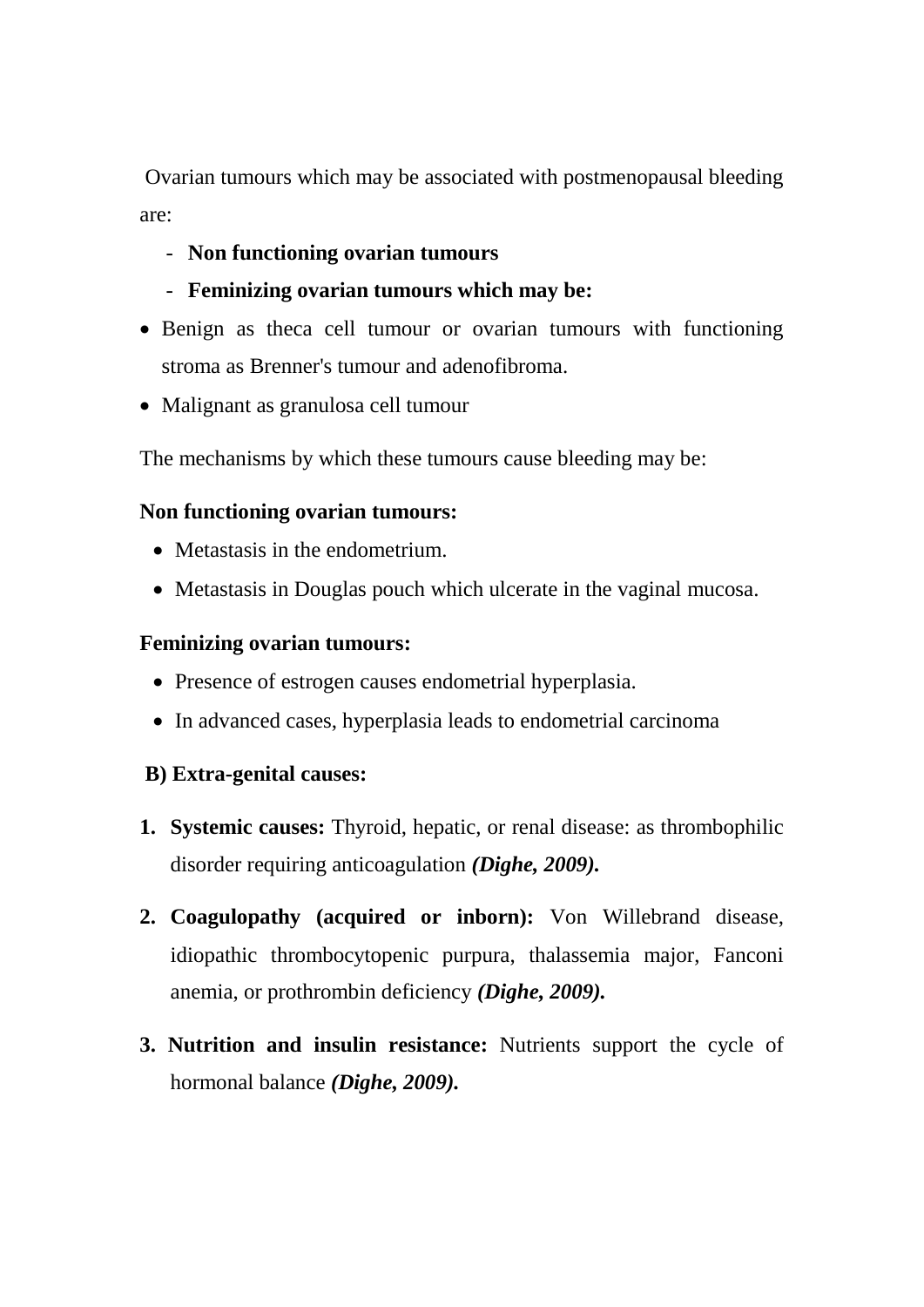- **4. Weight loss**: Post-menopausal bleeding may also occur with a drastic weight loss and reduction in body fat. What's happening here is that estrogen stored in fat tissue becomes liberated into the bloodstream as a woman loses weight. Bleeding may also occur with weight loss as estrone (E1, one of three main types of estrogen naturally occurring in the body), which relies largely on fat as its source, is reduced as weight loss occurs, resulting in a shift in the relationship between **estrogen and progesterone.** This rebalancing of hormones, among other health reasons, is why we say **gradual weight loss** is usually best *(Dighe, 2009).*
- **5**. **Emotional stress:** Bleeding after menopause can also occur during a particularly stressful or emotional event or due to an unexpected spurt of hormones *(Dighe, 2009).*
- **6. Urinary tract causes:-** Hematuria due to infection or other urinary lesions (Mucosal atrophy, Mucosal prolapse Infection, Calculi, Malignancy)may produce spotting that is confused with that originating in the uterus *(Dighe, 2009).*
- **7. Gastrointestinal tract causes:-** Bleeding from hemorrhoids or anal fissures may be difficult to differentiate from vaginal bleeding *(Pratap Kumar; 2008).*

#### **Exogenous Estrogens**

Women who are taking hormonal replacement therapy during menopause may be using a variety of hormonal regimens that can result in bleeding *(Paula, 2002).*

Unopposed estrogen treatment of menopause is associated with eight folds increased incidence of endometrial cancer *(Furness et al., 2012).*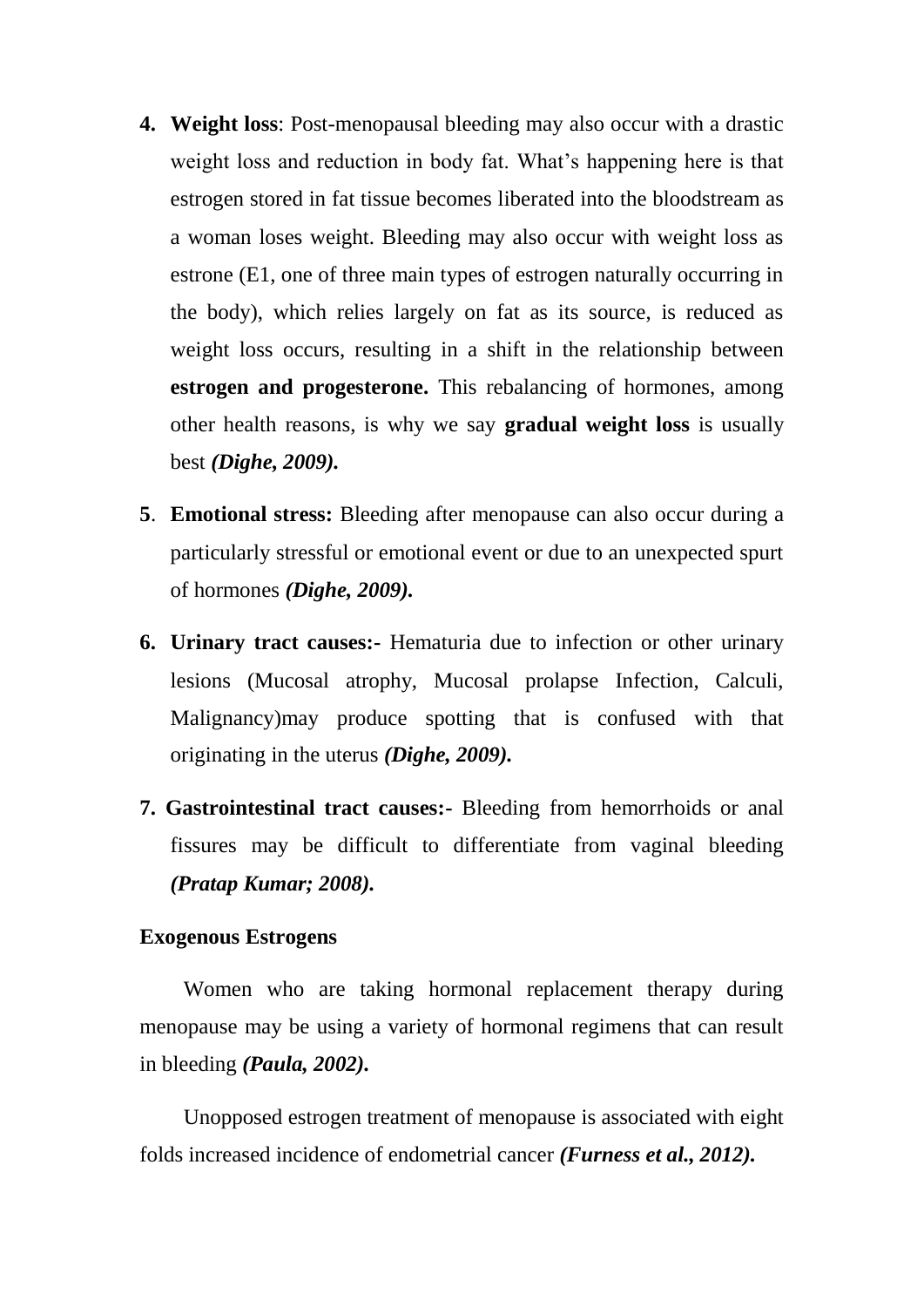Patient compliance has been a significant issue with hormonal replacement therapy. Missed doses of medication and failure to take medication in the prescribed fashion can lead to irregular bleeding or spotting that is benign in origin but results in patient dissatisfaction *(Kenemans et al. 2001).* The primary problems that women report with hormonal replacement therapy include vaginal bleeding and weight gain. The use of a continuous low dose combined regimen has the advantage that, for many women, bleeding will ultimately cease after a period of several months during which irregular and unpredictable bleeding may occur. The risk of endometrial hyperplasia or neoplasia with this regimen appears to be low *(Shoupe, 2001).*

# **I) Endometrial causes:**

#### **Endometrial Cancer**

Endometrial adenocarcinoma is the most common invasive gynecologic malignancy, but thanks to early detection and treatment, it is not a leading cause of cancer deaths *(Nalaboff et al., 2001).*

#### **Risk factors:**

Endometrial carcinoma most often occurs in 6th and 7th decades of life, at an average of 60 years; 75% of cases occur in women older than 50 years of age. Its risk factors are nulliparity, late menopause, obesity, diabetes mellitus, unopposed estrogen therapy, tamoxifen therapy and atypical endometrial hyperplasia.

In postmenopausal women with vaginal bleeding, the risk of (pre)malignancy of the endometrium is low in women under 50 years of age, increases considerably until 55 years of age, and rises only modestly with further advancing age *(Opmeer et al., 2007).*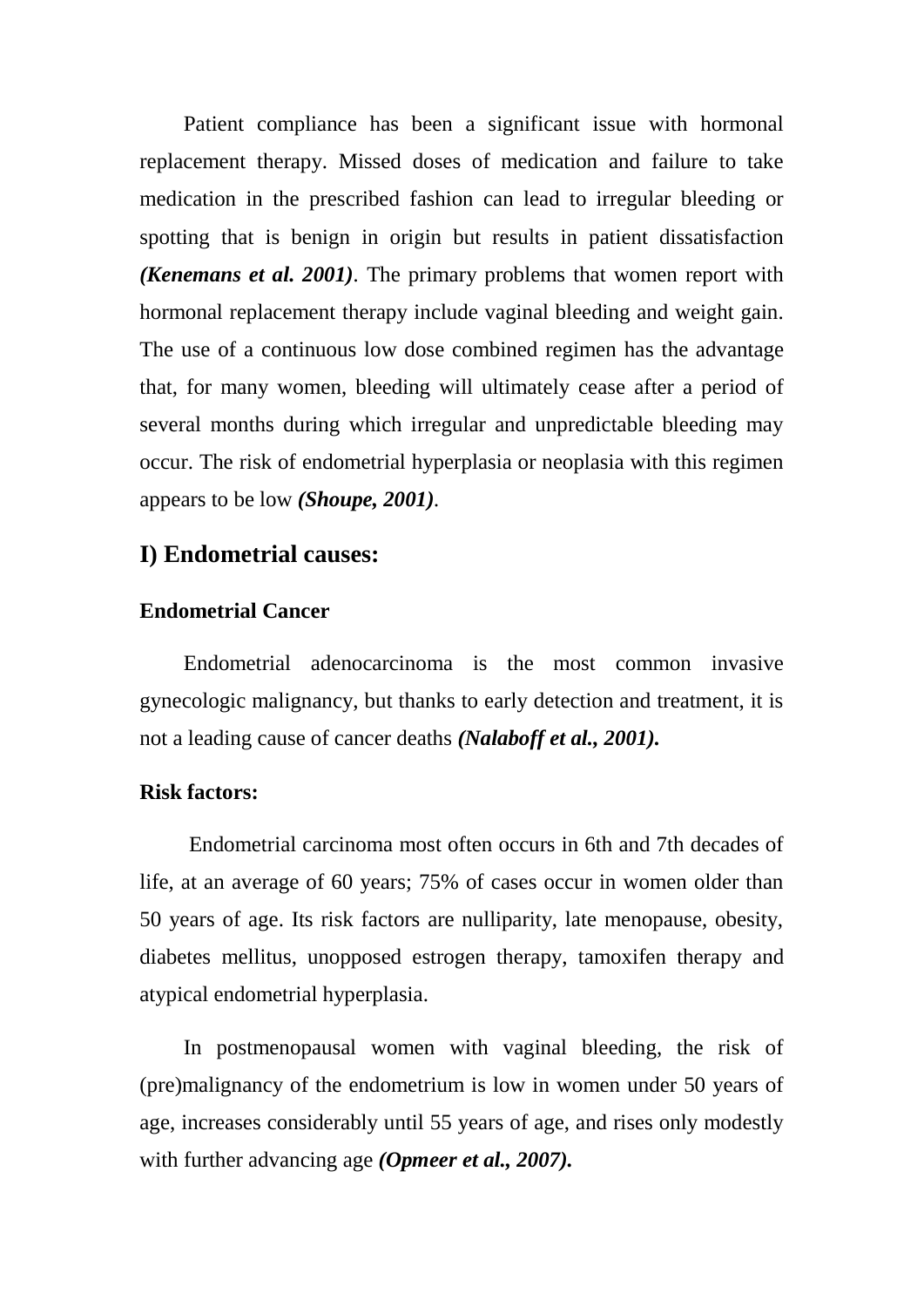According to the observations of *(Magyar et al., 2007).* hormone replacement therapy does not increase the risk of endometrial carcinoma. Combined preparations decrease the frequency of hyperplasia and consequently the chance of occurrence of adenocarcinoma.

# **Types:**

The differences noted in the epidemiology, presentation, and behavior of endometrial carcinoma suggest that there may be two different forms of the disease: an estrogen- related neoplasm that occurs in younger, perimenopausal women and tends to be low grade and a second, more virulent form, unrelated to estrogenic stimulation, that occurs in order postmenopausal women *(Ryan et al., 2005).*

For purposes of this discussion/the former is designated type I (estrogen related) and the latter type II (non -estrogen - related) **(Table 1)** *(Ryan et al., 2005).* 

**Table 1: Endometrial carcinoma: two types**

|                       | <b>Estrogen</b><br>dependent type | <b>Non-Estrogen</b><br>dependent type |
|-----------------------|-----------------------------------|---------------------------------------|
| • Unopposed estrogen  | Present                           | Absent                                |
| • Menopausal status   | Pre & perimenopausal              | Postmenopausal                        |
| • Hyperplasia         | Present                           | Absent                                |
| $\bullet$ Race        | White                             | <b>Black</b>                          |
| • Grade               | Low                               | High                                  |
| • Myometrial invasion | Minimal                           | Deep                                  |
| • Specific subtypes   | Endometrioid                      | <b>Serous</b>                         |
| • Behavior            | <b>Stable</b>                     | Progressive                           |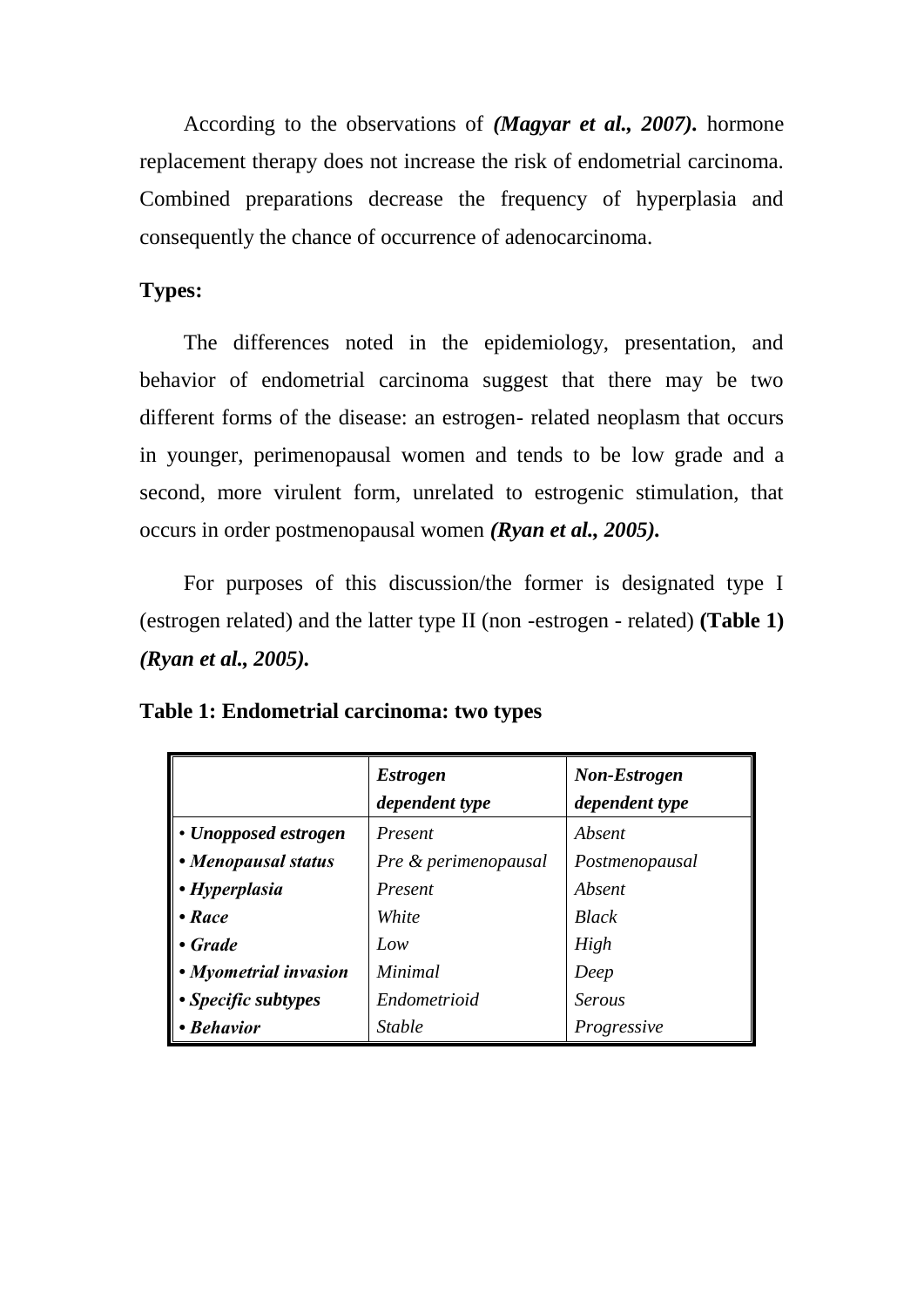# **Histopathological Classification:** *(Berek and Novak, 2012)*

## **Endometrioid adenocarcinoma:**

- **-** Villoglandular or papillary
- **-** Secretory
- **-** With squamous differentiation
- **Mucinous carcinoma**
- **Papillary serous carcinoma**
- **Clear cell carcinoma**
- **Squamous carcinoma**
- **Undifferentiated carcinoma**
- **Mixed carcinoma**

#### Clinically:

About 90% of women with endometrial carcinoma have vaginal bleeding or discharge as their only presenting compliant.

Bleeding may not occur due to cervical stenosis especially in older patients and may be associated with hematometra or pyometra causing purulent vaginal discharge. This is associated with poor prognosis.

Pelvic pressure and discomfort are indicatives of uterine enlargement or extrauterine spread *(Ryan et al., 2005).*

Most women with endometrial cancer will be diagnosed with early stage disease when the prognosis is excellent as postmenopausal bleeding is an early warning sign that leads women to seek medical advice *(Brand, 2007).* 5% of women with endometrial carcinoma are asymptomatic and it is usually detected as a result of investigation of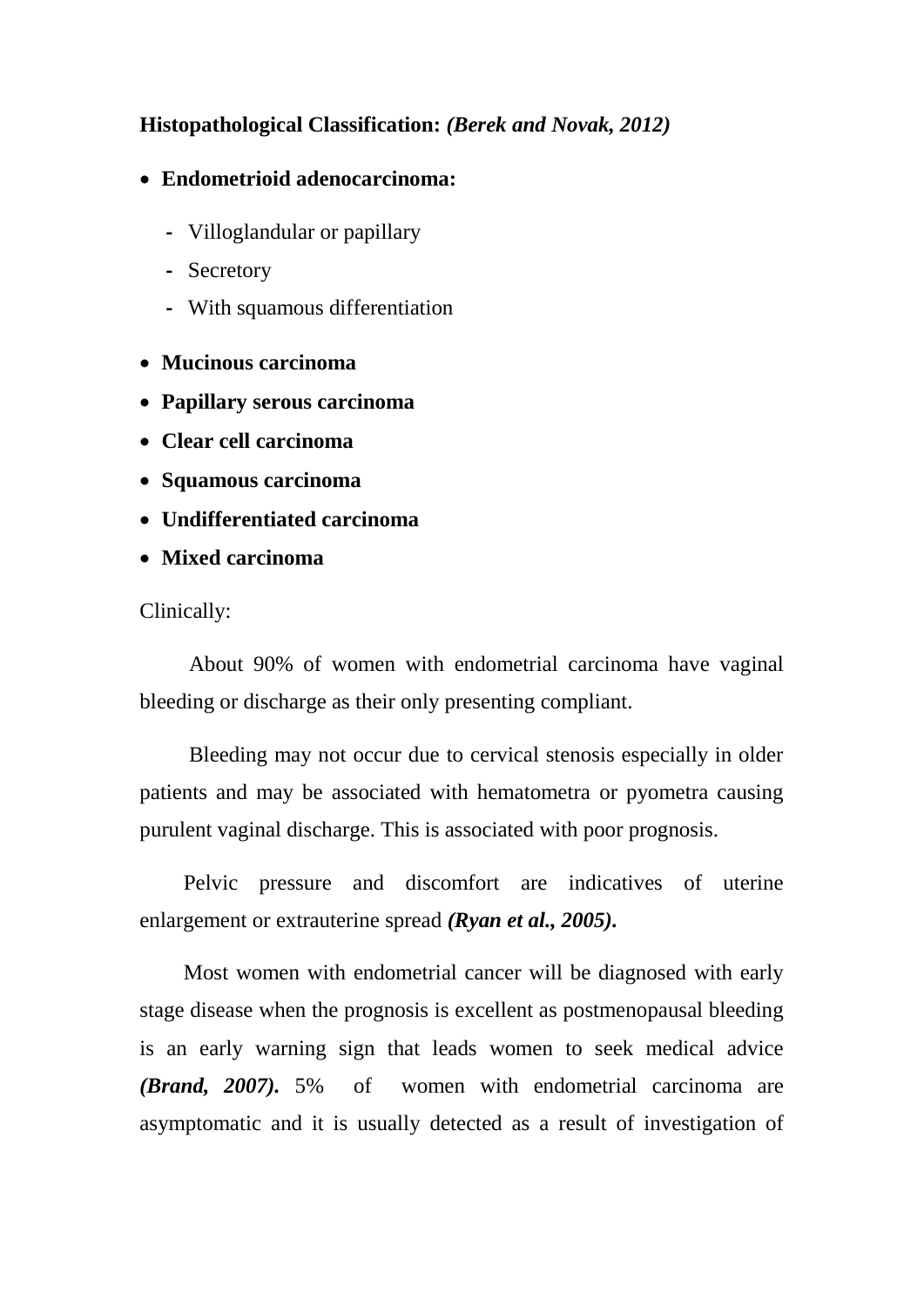abnormal laboratory test or evaluation of an abnormal finding on a pelvic U/S or CT scan *(Marchetti et al., 2005).*

The recurrence rate after a first episode of postmenopausal bleeding managed expectantly is low and cannot be predicted by patient characteristics. Patients with recurrent bleeding should be evaluated, as they bear a considerable risk of carcinoma *(Van Doorn et al. 2008).*

# **Staging of endometrium cancer:** *(Goldstein, 2009)*

**Stage I**

Limited to endometrium  $=A$ <50% myometrial invasion=B >50% myometrial invasion=C

## **Stage II**

Invasion of the cervix

## **Stage III**

Pelvic and paraaortic nodes Extension inside the pelvis

## **Stage IV**

Extension outside pelvis. A-Rectum/Bladder B- Distant metastases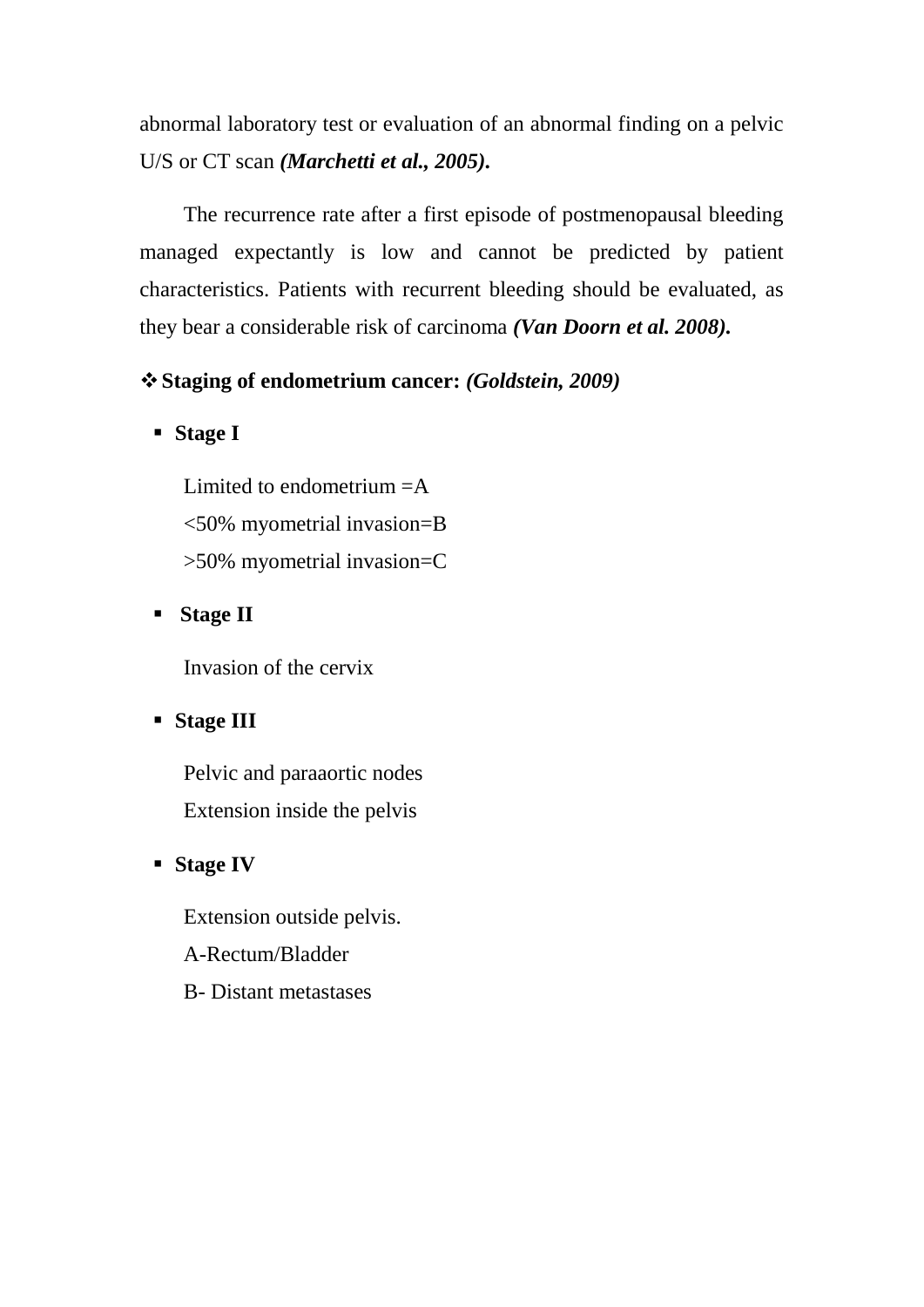#### **Atrophic (senile) endometritis**

The endometrium of the postmenopausal women is normally atrophic due to the low levels of circulating estrogen. So atrophic endometritis is the most common endometrial finding in women with postmenopausal bleeding (accounting for 60% - 80% of such bleeding). Women with endometrial atrophy have usually been menopausal for about 10 years. Microscopically, atrophic endometrium is thin and composed of variably sized glands with compact but reduced stroma *(Paula, 2002)***.**

The infected epithelium exudes pus which tends to collect in the uterus to form a pyometra. Sometimes in response to pyometra, the endometrium undergoes squamous metaplasia *(Todorović et al., 2002).*

On ultrasound, the endometrium is less than 5 mm thick and endometrial biopsy usually yields only scant tissue *(Tsikouras et al., 2007)*.

### **Endometrial hyperplasia**

Endometrial hyperplasia is an abnormal proliferation of endometrial stroma and glands and represents a spectrum of endometrial changes ranging from glandular atypia to frank neoplasia *(Nalaboff et al., 2001).*

A definitive diagnosis can be made only with biopsy, and imaging cannot reliably allow differentiation between hyperplasia and carcinoma. Up to one-third of endometrial carcinoma is believed to be preceded by hyperplasia *(Nalaboff et al., 2001).*

All types of endometrial hyperplasia (cystic, adenomatous, atypical) can cause diffusely smooth or, less commonly, focal hyperechoic endometrial thickening *(Nalaboff et al., 2001).*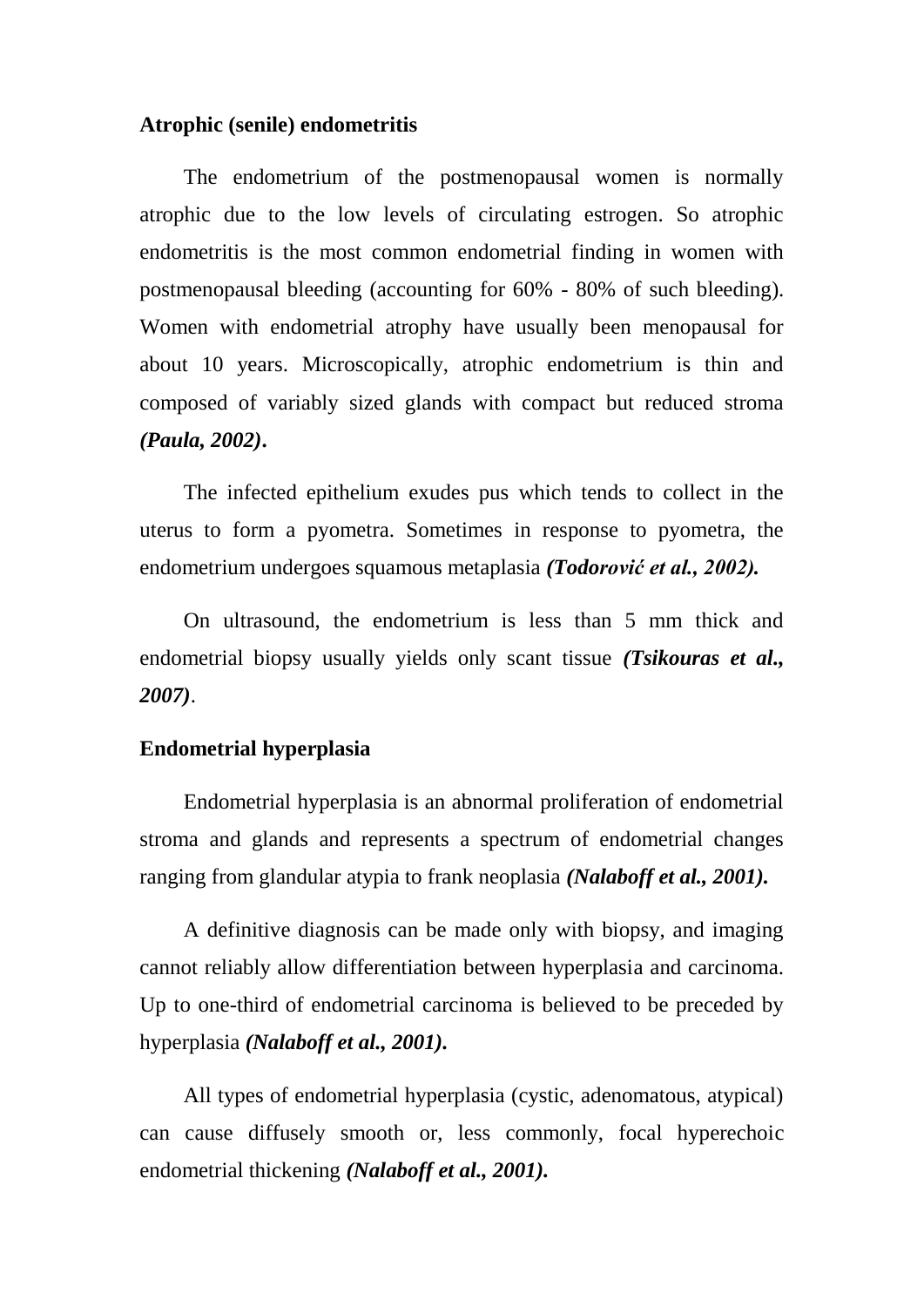It represents a spectrum of morphologic and biologic alternations of endometrial glands and stroma ranging from an exaggerated physiologic state to carcinoma insitu. It usually evolves with a background of proliferative endometrium as a result of protracted estrogen stimulation in absence of progestin influence *(Lurain, 2002).*

#### **Complication:**

The risk of endometrial hyperplasia progressing to carcinoma is related to presence and severity of cytologic atypia and the premalignant potential of hyperplasia and it is influenced by age, underlying ovarian disease, endocrinopathy, obesity and exogenous hormone exposure *(Hunter et al. 1994).*

#### **Endometrial polyp**

Endometrial polyps are a common cause of postmenopausal bleeding and are most frequently seen in patients receiving tamoxifen.

Although endometrial polyps may be visualized at transvaginal US as nonspecific endometrial thickening, they are frequently identified as focal masses within the endometrial canal *(Nalaboff et al., 2001).*

Origin: Endometrial polyps are common. They originate as focal hyperplasia of the basalis and develop into benign localized overgrowths of endometrial tissue covered by epithelium and containing a variable amount of glands, stroma and blood vessel *(Kurman and Mazur, 1994).*

Pathological findings: Macroscopically, polyps of the endometrium are often multiple, can be broad based or pedunculated, and range in size from millimeters to several centimeters in diameter.

Its surface may be ulcerated, often at the tip *(Kim et al., 2004).*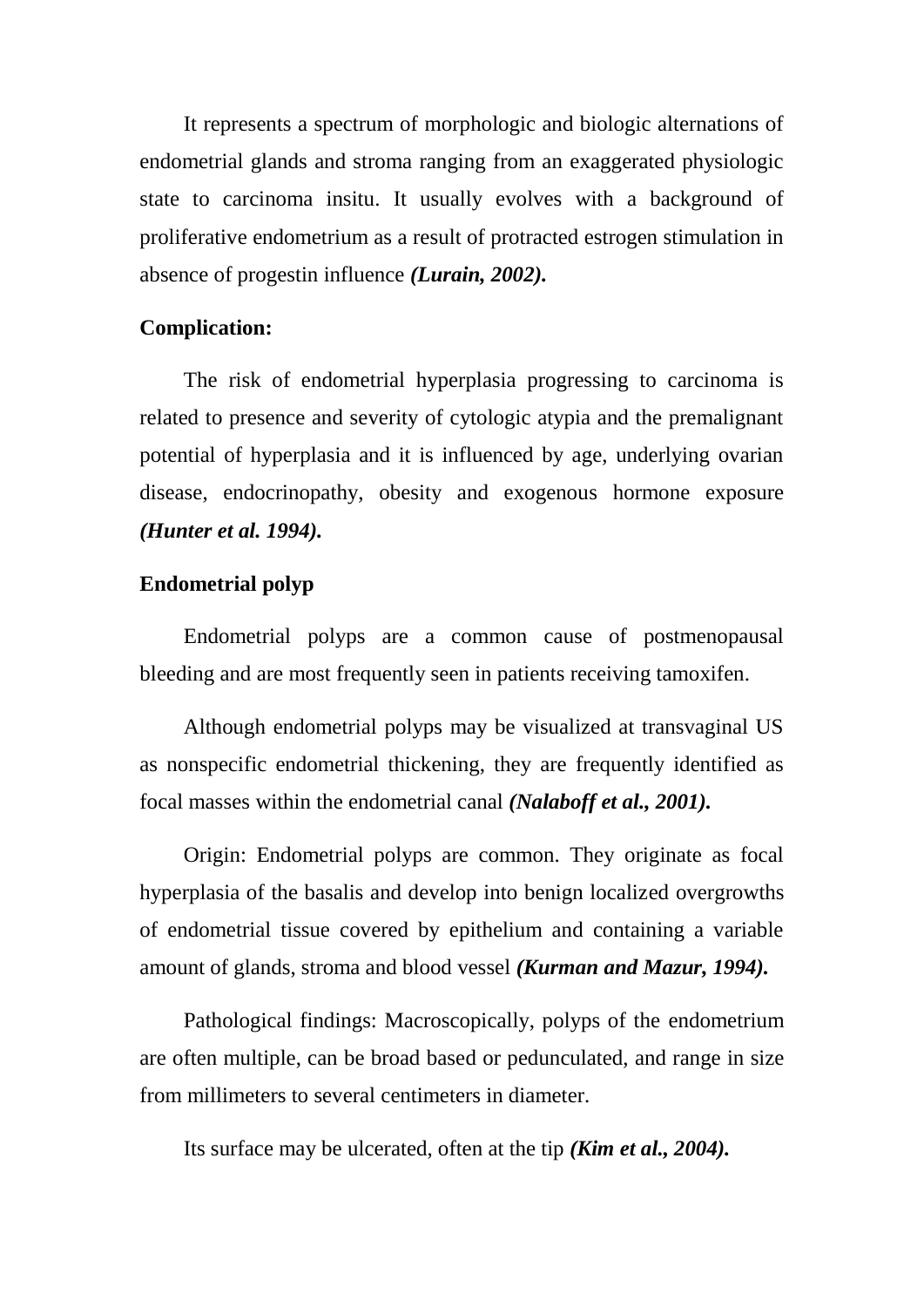Clinical features: Polyps occur relatively frequently after the menopause. The prevalence of polyps in the general population is about 24%. The most common clinical presentation is abnormal bleeding. A polyp should always be considered if abnormal bleeding persists after curettage because polyps on a delicate, pliable stalk may be easily missed by the curette *(Kurman and Mazur, 1994).*

Complications: There was a low prevalence of premalignant and malignant lesions in endometrial polyps. Older women and those with postmenopausal bleeding had a greater prevalence of malignancy *(Antunes et al., 2007).*

Polyps are believed to be a risk factor for endometrial cancer because hyperplastic and neoplastic lesions can be found in their context *(Savelli et al., 2003).*

The incidence of carcinoma arising in a polyp is thought to be less than 1%. The patients, whether symptomatic or not should be evaluated by hysteroscopic resection of the polyps. Asymptomatic premenopausal patients with polyps smaller than 1.5 cm can be observed *(Ben-Arie et al. 2004)*.

#### **Submucosal fibroids:**

Uterine leiomyomas are benign soft-tissue tumors that occur in patients of all ages. Although their size and frequency increases with age, they may grow until menopause and then involute and are a cause of premenopausal uterine bleeding *(Nalaboff et al., 2001).*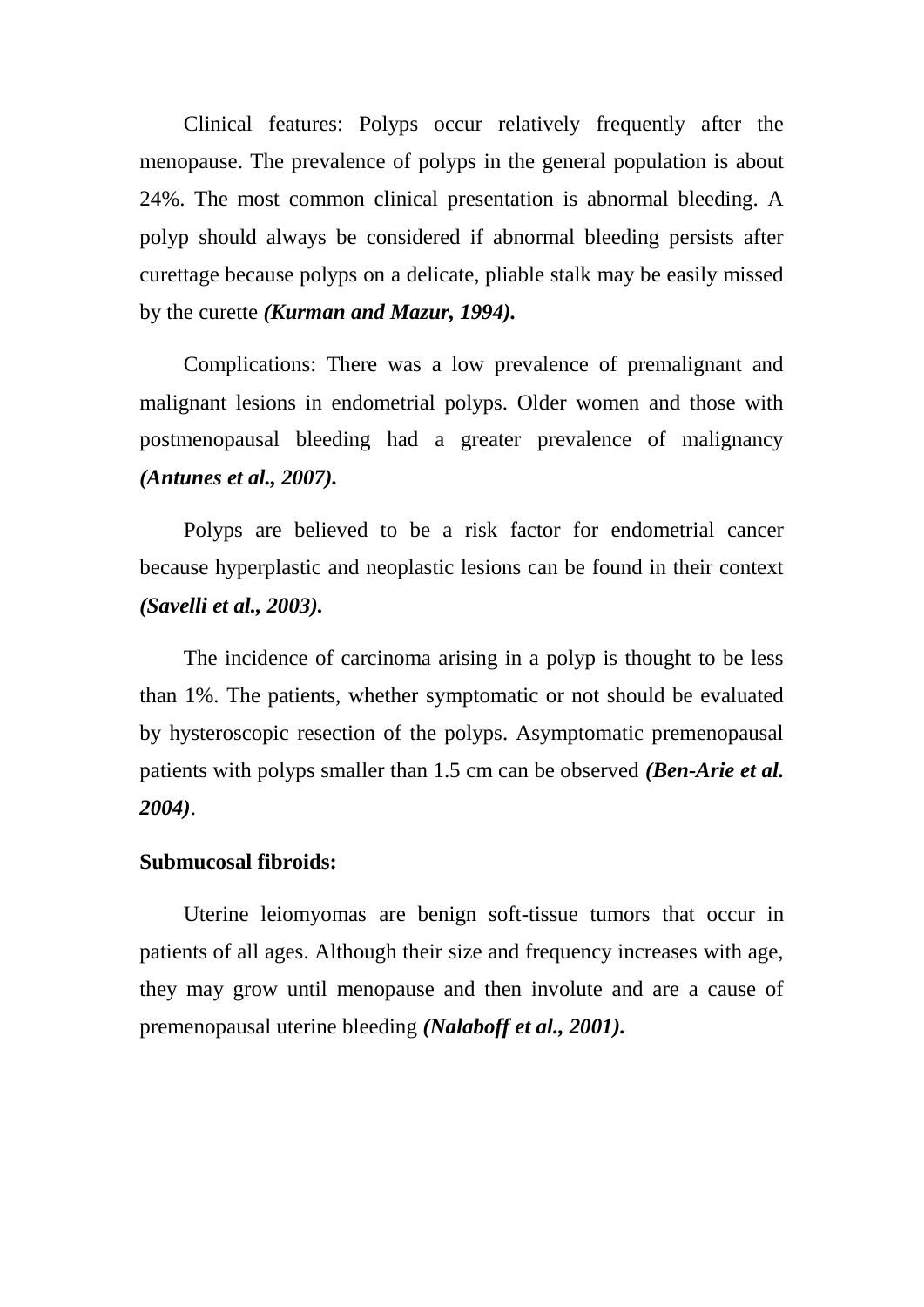# **II) Cervical causes:**

# **Cervical carcinoma**

Cancer cervix is a largely preventable disease. Long lead-time precancerous lesions that. Gradually progress to invasive disease.

However invasive disease when develops carries significant morbidity *(Brant et al., 2012).*

The most common cause of its development is the human pappiloma virus. It shows different patterns of growth: Exophytic, nodular, infiltrating, ulcerating *(Brant et al., 2012).*

US is used to assess tumor size and local regional spread. Early lesions are difficult to detect. Later it appears as ill defined hypoechoic lesions *(Brant et al., 2012).*

# **Table 2: Staging System for Carcinoma of the Uterine Cervix (FIGO 1995)** *(Goldstein, 2009)*

| <b>Stage</b> | <b>Characteristics</b>                                                                                       |
|--------------|--------------------------------------------------------------------------------------------------------------|
| IA           | Invasive cancer identified only microscopically. (Depth of invasion less<br>than 5 mm, width less than 7 mm) |
| IB           | Clinical lesion confined to the cervix or preclinical lesion greater<br>than stage IA.                       |
| <b>IIA</b>   | Extension to the vagina (not the lower third), with no parametrial<br>Extension                              |
| <b>IIB</b>   | Parametrial invasion (but not to pelvic sidewall)                                                            |
| <b>IIIA</b>  | Tumor involves lower third of the vagina, with no extension to<br>pelvic sidewall                            |
| <b>IIIB</b>  | Tumor extends to the pelvic sidewall or causes hydronephrosis or<br>nonfunctioning kidney                    |
| <b>IVA</b>   | Tumor invades mucosa of bladder or rectum and/or extends beyond the<br>true pelvis                           |
| <b>IVB</b>   | Distant metastases                                                                                           |

# **III) Vaginal causes:**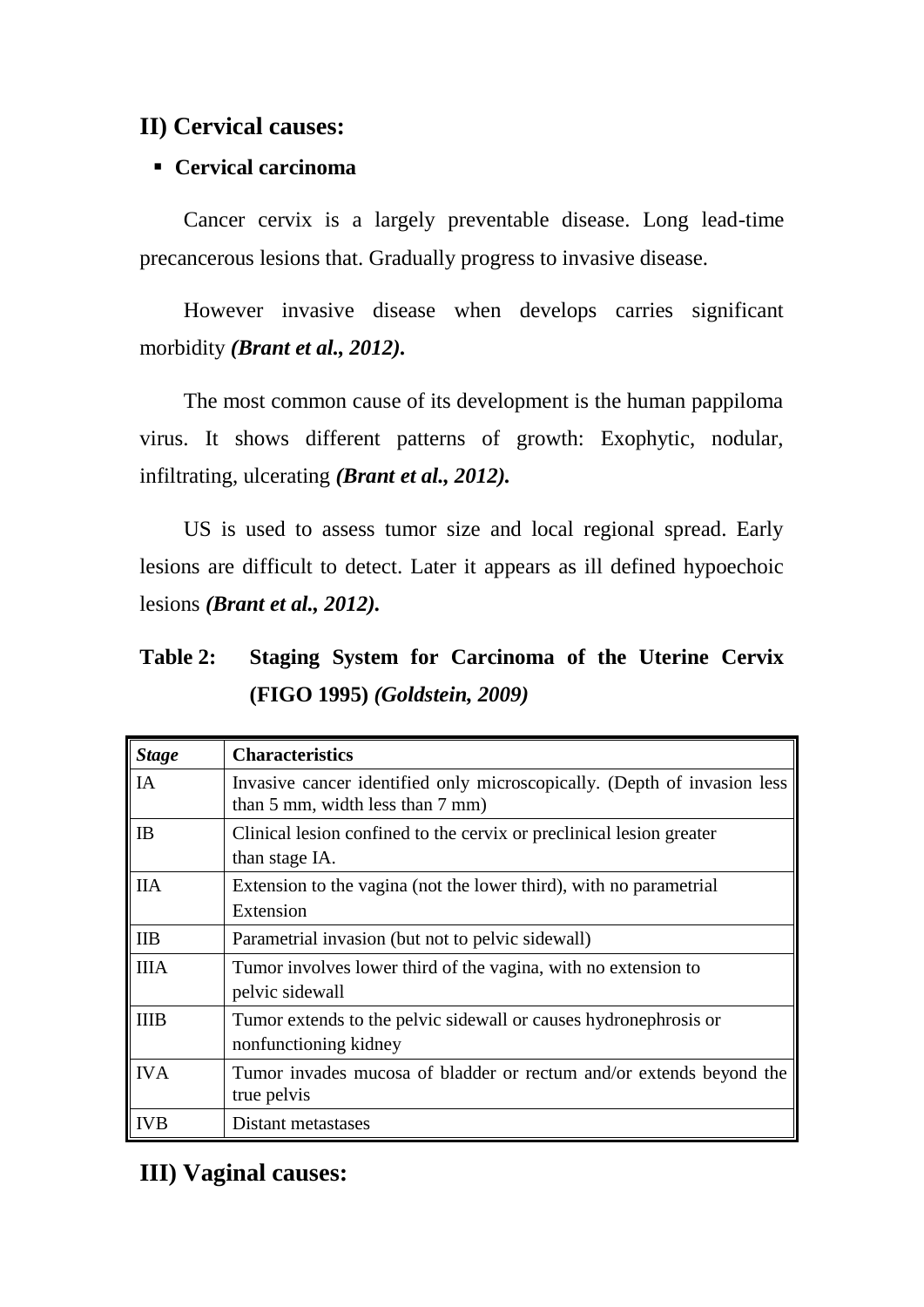#### **Atrophic vaginitis:**

It is an inflammation of the lining mucosa of the vagina due to low estrogen levels that occurs after menopause. It is presented as postcoital bleeding or spotting. Women who experience bleeding after menopause may attempt to minimize the extent of the problem; they may describe only "spotting" or "pink or brownish discharge". So, any complaint of bleeding or spotting should be evaluated with endometrial sampling *(Paula, 2002).*

While postmenopausal bleeding is most commonly caused by atrophic vaginitis, bleeding should be investigated to rule out endometrial and cervical carcinoma *(Telner* **and Jakubovicz,** *2007).*

# **IV) Ovarian causes:**

# **Ovarian tumors:**

Whether benign or malignant, are predominantly cystic. The tumors most commonly encountered are the epithelial tumors;serous and mucinous. Cystadenoma, cystadenocarcinoma, and benign cystic teratoma. US is used to differentiate functional ovarian cysts from ovarian tumors and to provide findings used to assess the risk of malignancy *(Brant et al., 2012).*

#### **Epithelial tumors:-**

Arise from the epithelial covering of the ovary. As a group, they account for 65% to 75% of all ovarian neoplasms. Most present as predominantly cystic masses. Pathologic differentiation of benign and malignant forms is sometimes difficult, resulting in some being classified as "borderline" malignant or tumor of "low malignant potential."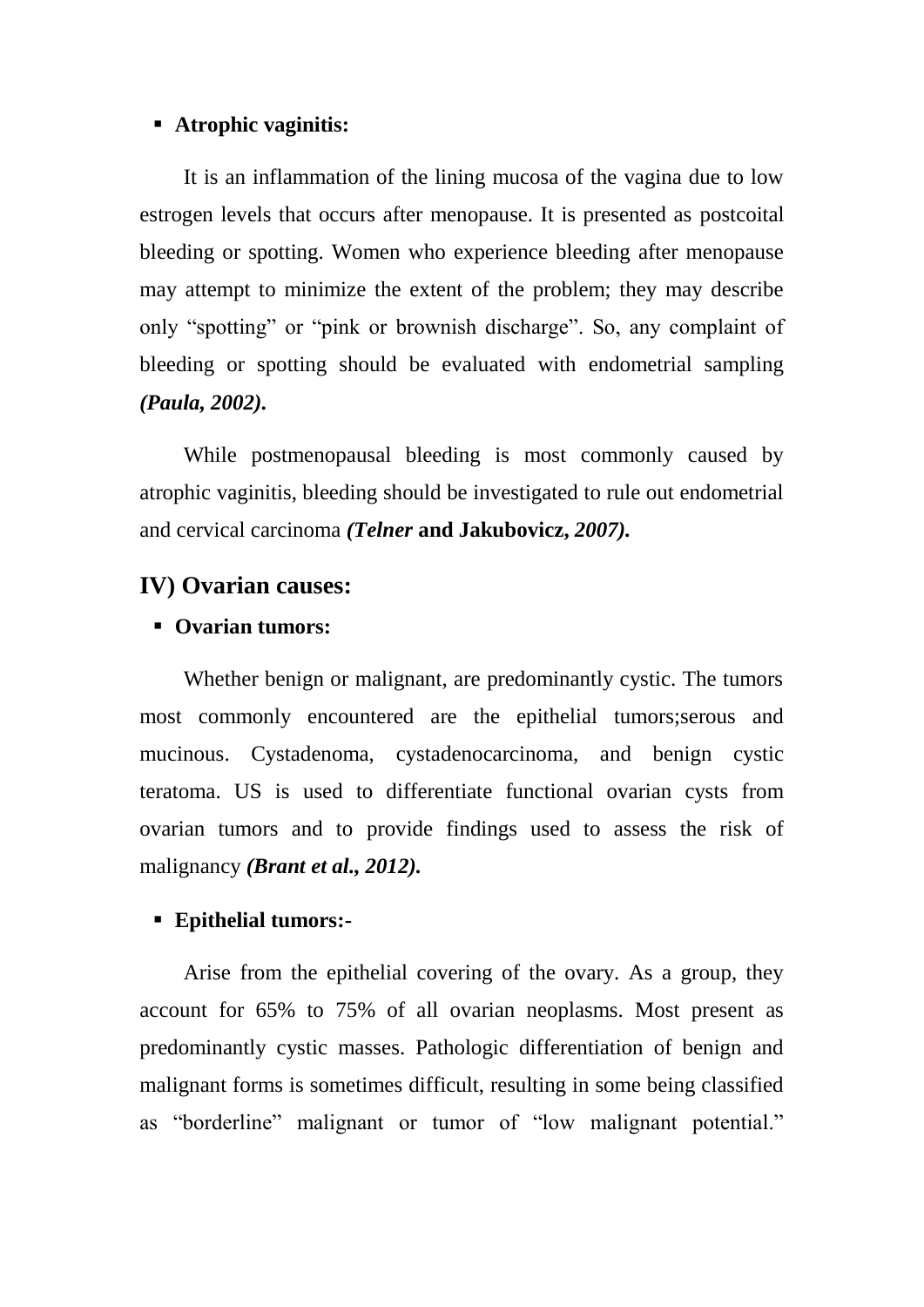Bilateral tumors are common and more frequent with malignant types *(Brant et al., 2012).*

- **A) Serous cystadenoma and cystadenocarcinoma** comprise 30% of all ovarian neoplasms and 40% of all ovarian malignancies. Serous cystadenomas are thin-walled, usually unilocular, cysts with anechoic fluid. Serous cystadenocarcinoma are multiloculated, with thick walls, thick septa, and papillary projections into fluid that may be echogenic. Blood flow is usually documented within septa and papillary projections *(Paula, 2002).*
- **B) Mucinous cystadenoma and cystadenocarcinoma** comprise 20% of ovarian neoplasms. About 85% are benign.

Mucinous tumors may be huge, filling the pelvis and extending high into the abdomen. Most have multiple septations. and contain fluid that is echogenic because of the presence of mucin.

Rupture spreads mucin-secreting cells throughout the peritoneal cavity and may result in pseudomyxoma peritonei *(Brant et al., 2012).*

### **Endometrioid tumors:-**

Are nearly always malignant. Most are cystic masses with papillary projections *(Brant et al., 2012).*

Other epithelial cell tumor types include clear cell carcinoma (unilocular cyst with a mural nodule); Brenner tumor (solid, benign); and undifferentiated epithelial tumor (aggressive, ill-defined, cystic or solid) *(Bronz et al., 2000).*

#### **Stromal tumors:**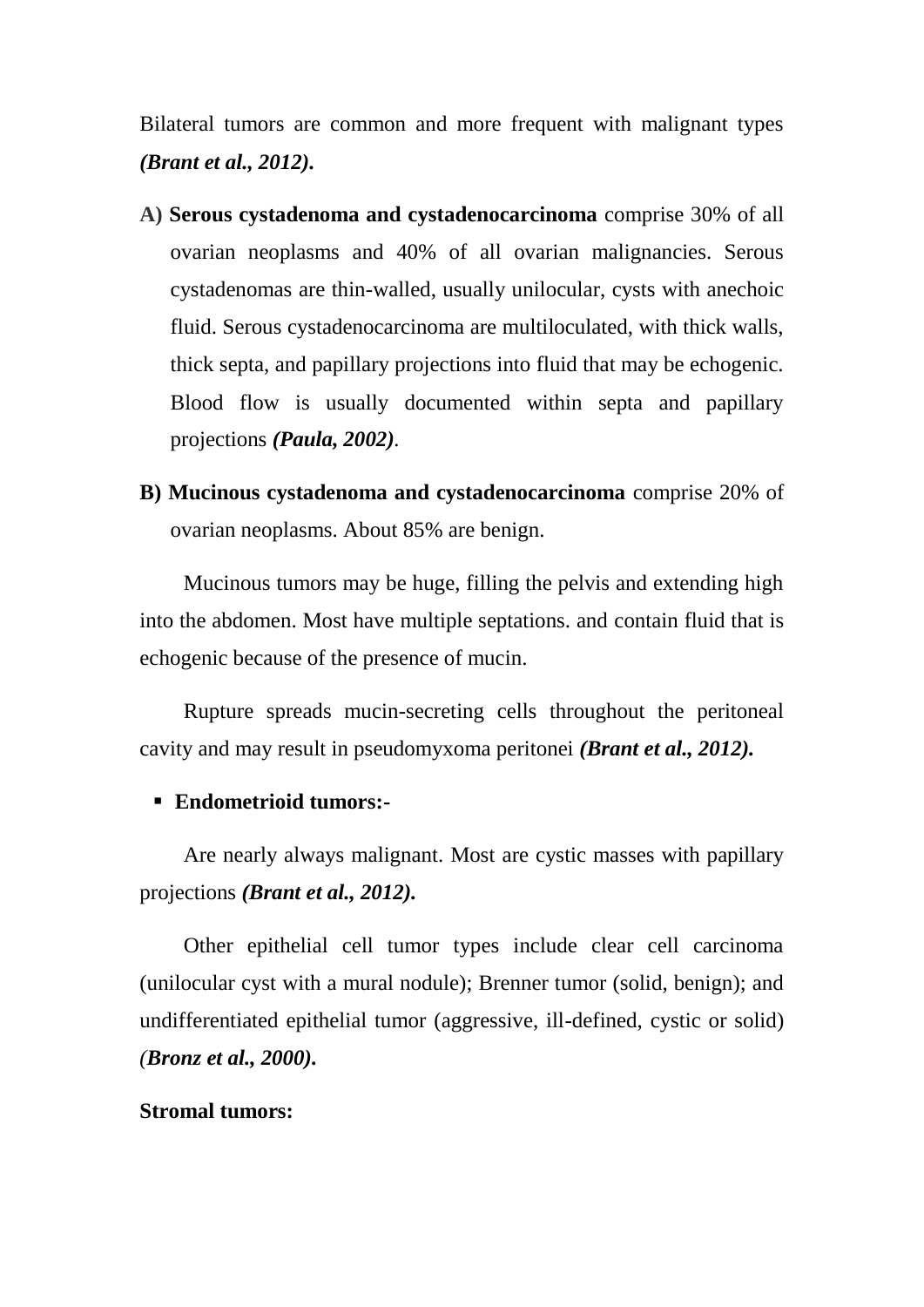Include Sertoli-Leydig cell tumors (which may cause masculinization and are malignant in 10% to 20% of cases), Thecoma (which produces estrogen), and fibromas (which are associated with ascites and pleural effusions, i.e., Meigs syndrome). US reveals a solid hypoechoic mass that often causes striking sound attenuation.

Pedunculated leiomyomas have a similar appearance. Physical connection to and vascular supply from the uterus differentiates leiomyomas from solid stromal tumors.

#### **Metastases to the ovary:**

Occur most commonly with GI and breast carcinomas. A Krukenberg tumor is a metastasis to the ovary from a mucinproducing tumor of the GI tract. Most metastases to the ovary are bilateral and solid. Cystic metastases may be indistinguishable from a primary ovarian tumor *(Brant et al., 2012).*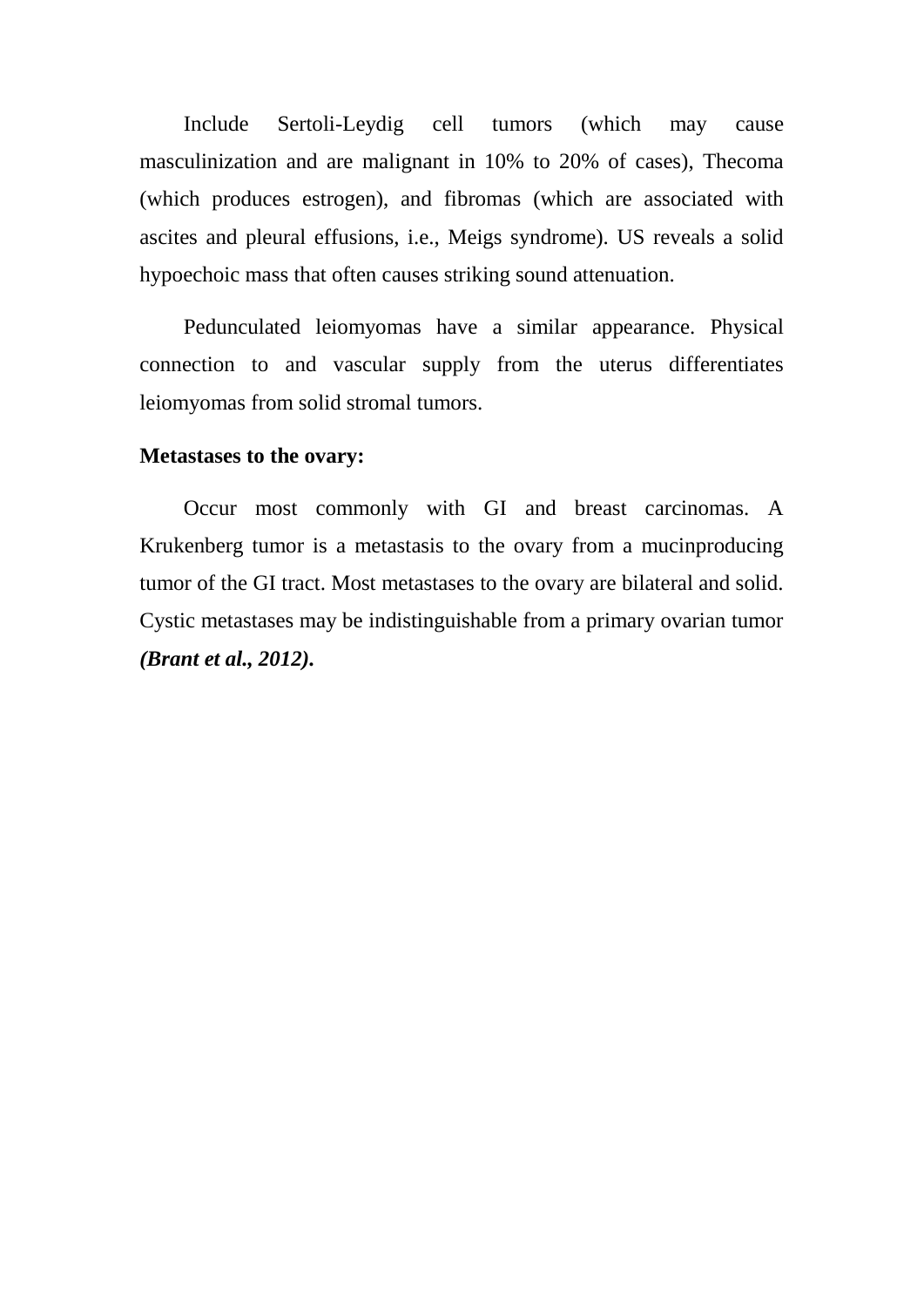- **Antunes, A. Jr., Costa-paiva, L., Arthuso, M., Costa, J.V. and Pinto-**Neto, A.M. (2007). Endometrial polyps in pre- and postmenopausal women: factors associated with malignancy. Maturitas, 57(4):415-421.
- **Ben-Arie, A., Goldchmit, C., Laviv, Y., Levy, R., Caspi, B., Huszar,**  M., Dgani, R., Hagay, Z. The malignant potential of endometrial polys, Eur J Obstet Gynecol Reprod Biol 2004 Aug 10;115(2):206-10
- Berek, J.S. (2012). Berek & Novak's Gynecology, 15<sup>th</sup> Edition. Philadelphia: Lippincott Williams &Wilkins; 171-81,1342- 1389.
- **Brand, A.H. (2007)** The woman with postmenopausal bleeding. Aust Fam Physician, 36(3):116-120.
- Brant, W.E., and Helms, C.A. (2012) Fundamentals of Diagnostic Radiology, 4<sup>th</sup> edition, Lippincott Williams&Wilkins.
- **Bronz, L., Dreher, E., Almendral, A., Studer, A. and Haller, U. (2000).** guidline for the diagnosis of postmenopausal bleeding. Gynakol Geburtshilfliche Rundsch, 40(2)71-79.
- **Dighe, M. (2009).** Evaluation of postmenopausal bleeding.
- **Goldstein, S.R. (2009).** The role of transvaginal ultrasonography or endometrial biopsy in the evaluation of menopausal endometrium. Am J Obstet Gynecol, 201(1):5-11.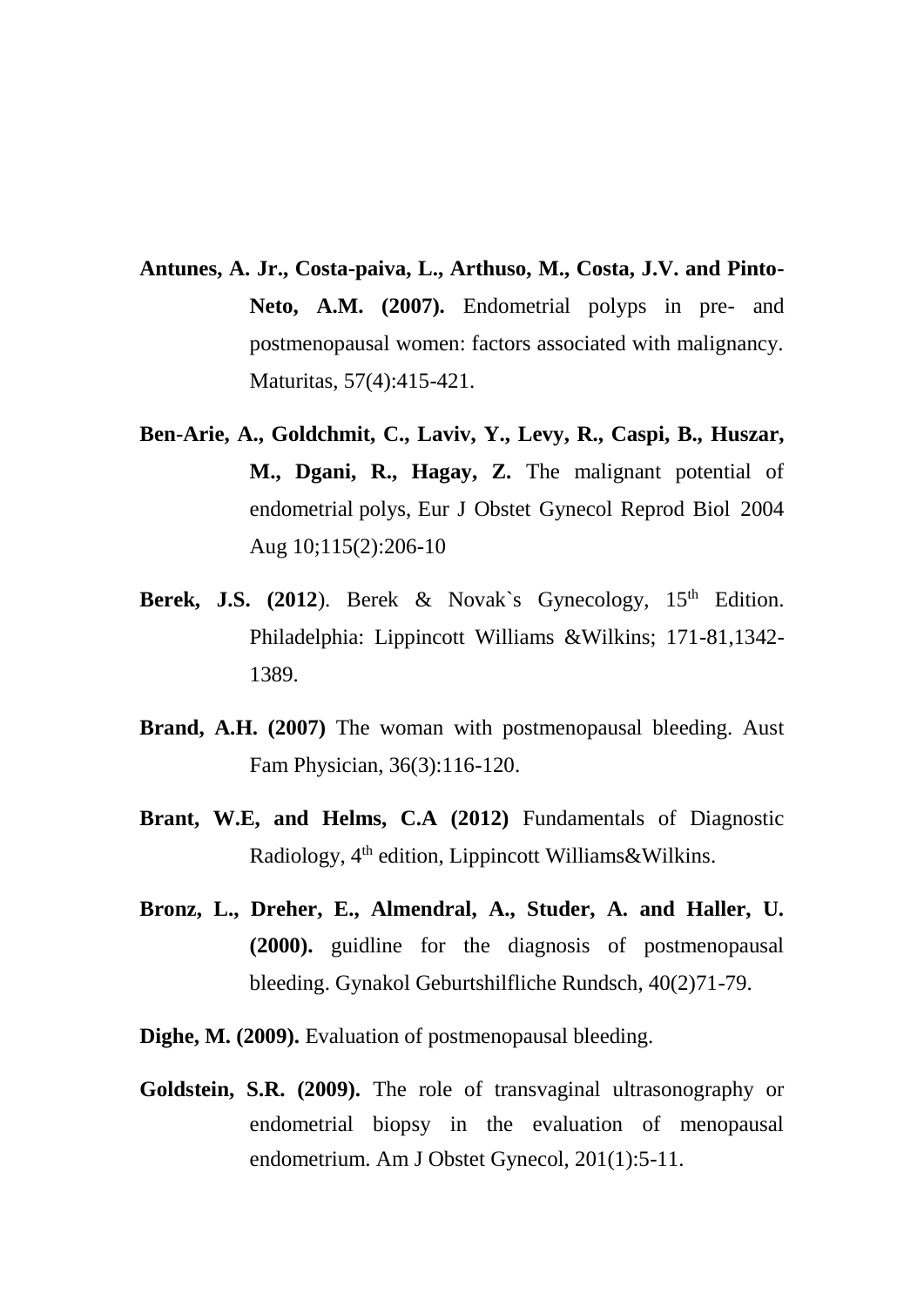- **Hunter, J.E., Tritz, D.E, Howell, M.G., [DePriest, P.D.](http://www.ncbi.nlm.nih.gov/pubmed/?term=DePriest%20PD%5BAuthor%5D&cauthor=true&cauthor_uid=7959270), [Gallion,](http://www.ncbi.nlm.nih.gov/pubmed/?term=Gallion%20HH%5BAuthor%5D&cauthor=true&cauthor_uid=7959270)  [H.H.](http://www.ncbi.nlm.nih.gov/pubmed/?term=Gallion%20HH%5BAuthor%5D&cauthor=true&cauthor_uid=7959270), [Andrews, S.J.](http://www.ncbi.nlm.nih.gov/pubmed/?term=Andrews%20SJ%5BAuthor%5D&cauthor=true&cauthor_uid=7959270) [Buckley, S.B.](http://www.ncbi.nlm.nih.gov/pubmed/?term=Buckley%20SB%5BAuthor%5D&cauthor=true&cauthor_uid=7959270), [Kryscio, R.J.](http://www.ncbi.nlm.nih.gov/pubmed/?term=Kryscio%20RJ%5BAuthor%5D&cauthor=true&cauthor_uid=7959270) and [van](http://www.ncbi.nlm.nih.gov/pubmed/?term=van%20Nagell%20JR%20Jr%5BAuthor%5D&cauthor=true&cauthor_uid=7959270)  [Nagell, J.R. Jr.](http://www.ncbi.nlm.nih.gov/pubmed/?term=van%20Nagell%20JR%20Jr%5BAuthor%5D&cauthor=true&cauthor_uid=7959270) (1994).** The prognostic and therapeutic implication of cytologic atypia in pateints with endometrial hyperplasia. Gynecol Oncol, 55(1):66-71.
- **Kenemans, P., Van Unnik, G.A. and Mijatovic, V. (2001).** Perspective in hormone replacement therapy. Maturitas, 38(1):S41.
- **Kim, K.R., Peng, R., Ro, J.Y. and Robboy, S.J. (2004):** A diagnostically useful histopathologic features of endometrial polyp: the long axis of endometrial glands arranged parallel to surface epithelium. Am J Surg Pathol, 28(8):1057-1062.
- **Kurman, R.J. and Mazur, M.T. (1994).** Benign disease of the endometrium. In Blaustein pathology of the female Genital tract,4th ed. Edited by Kurman R.Springer-Verlag. New York, Berlin, Heidelberg 2 : 367.
- **Lurain, J.R., (2002).** Uterine cancer. In: Jonathan, S. Berek: Novak's Gynecology.  $13<sup>th</sup>$  ed. Philadelphia: Lippincott Williams & Wilkins; 1145.
- **Magyar, Z., Csapo, Z. and Papp, Z. (2007).** The effect of postmenopausal hormone replacement therapy on endometrial bleeding. Orv Hetil, 148(31):145-149.
- **Marchetti, M., Vasile, C. and Chiarelli, S. (1995).** Endometrial cancer: asymptomatic endometrial findings. Characteristtics of postmenopausal endometrial cancer. Eur J Gynaecol Oncol, 26(5):479-484.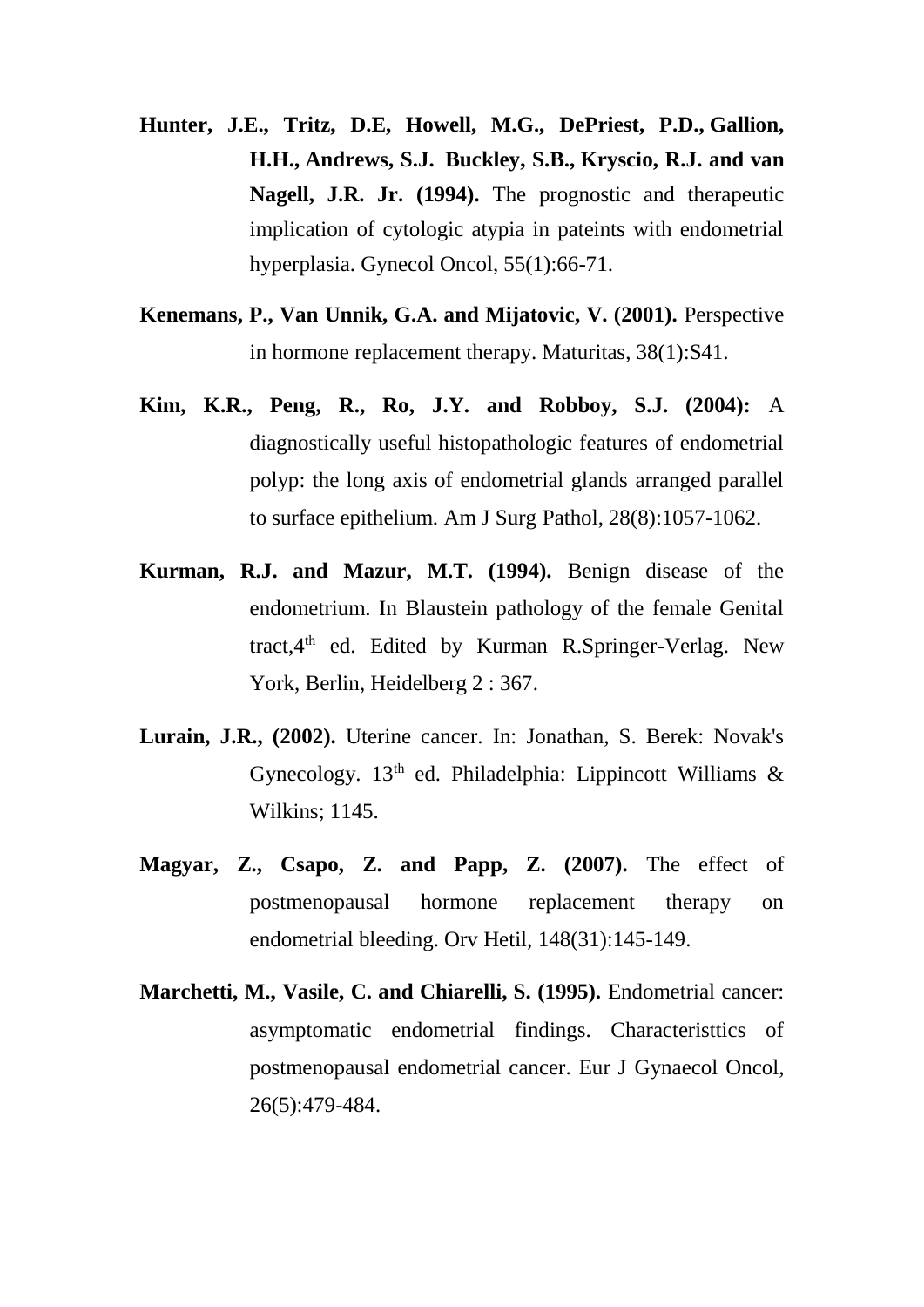- **McGregor, H.F. (2001).** Postmenopausal bleeding: a practical approach. J Am Acad Nurse Pract, 13(3):113-115.
- **[Nalaboff,](http://www.ncbi.nlm.nih.gov/pubmed/?term=Nalaboff%20KM%5BAuthor%5D&cauthor=true&cauthor_uid=11706213) K.M., [Pellerito, J.S.](http://www.ncbi.nlm.nih.gov/pubmed/?term=Pellerito%20JS%5BAuthor%5D&cauthor=true&cauthor_uid=11706213) and [Ben-Levi, E.](http://www.ncbi.nlm.nih.gov/pubmed/?term=Ben-Levi%20E%5BAuthor%5D&cauthor=true&cauthor_uid=11706213)** (**2001).** Imaging the Endometrium: Disease and Normal Variants. Radiographics, 21:1409.
- **Newell, S., Overton, C. (2012).** Postmenopausal bleeding should be referred urgently. Practitioner, 256(1749):13-15.
- **Opmeer, B.C., Van Doorn, H.C., Heintz, A.P., Burger, C.W., Bossuyt, P.M. and Mol, B.W. (2007).** Improving the existing diagnostic strategy by accounting for charectristics of the women in the diagnostic work up for postmenopausal bleeding. BJOG, 114(1):51-58.
- **Paula, J., Adams Hillard (2002).** Benign diseases of the female reproductive tract: symptoms and signs. In: Jonathan S. Berek: Novak's Gynecology, 13<sup>th</sup> ed. Philadelphia: Lippincott Williams & wilkins; 370.
- **Pratap Kumar, Narendra Malhotra 2008:** Jeffcoate's principles of Gynecology, 7<sup>th</sup> ed.
- **Ryan, A.J., Susil, B., Jobling, T.W. and Oehler, M.K. (2005).**  Endometrial cancer. Cell Tissue Res, 322(1):53-61.
- **Savelli, L., De Iaco, P., Santini, D., Rosati, F., Ghi, T., Pignotti, E. and Bovicelli, L. (2003).** Histologic features and risk fectors for benignity, hyperplasia and cancer in endometrial polyps. Am J Obstet Gynecol, 188:927.
- **Schuiling, K.D. and Elikis, F. (2013):** Woman's Ggynesologic Health.  $2<sup>nd</sup>$  ed. 641.